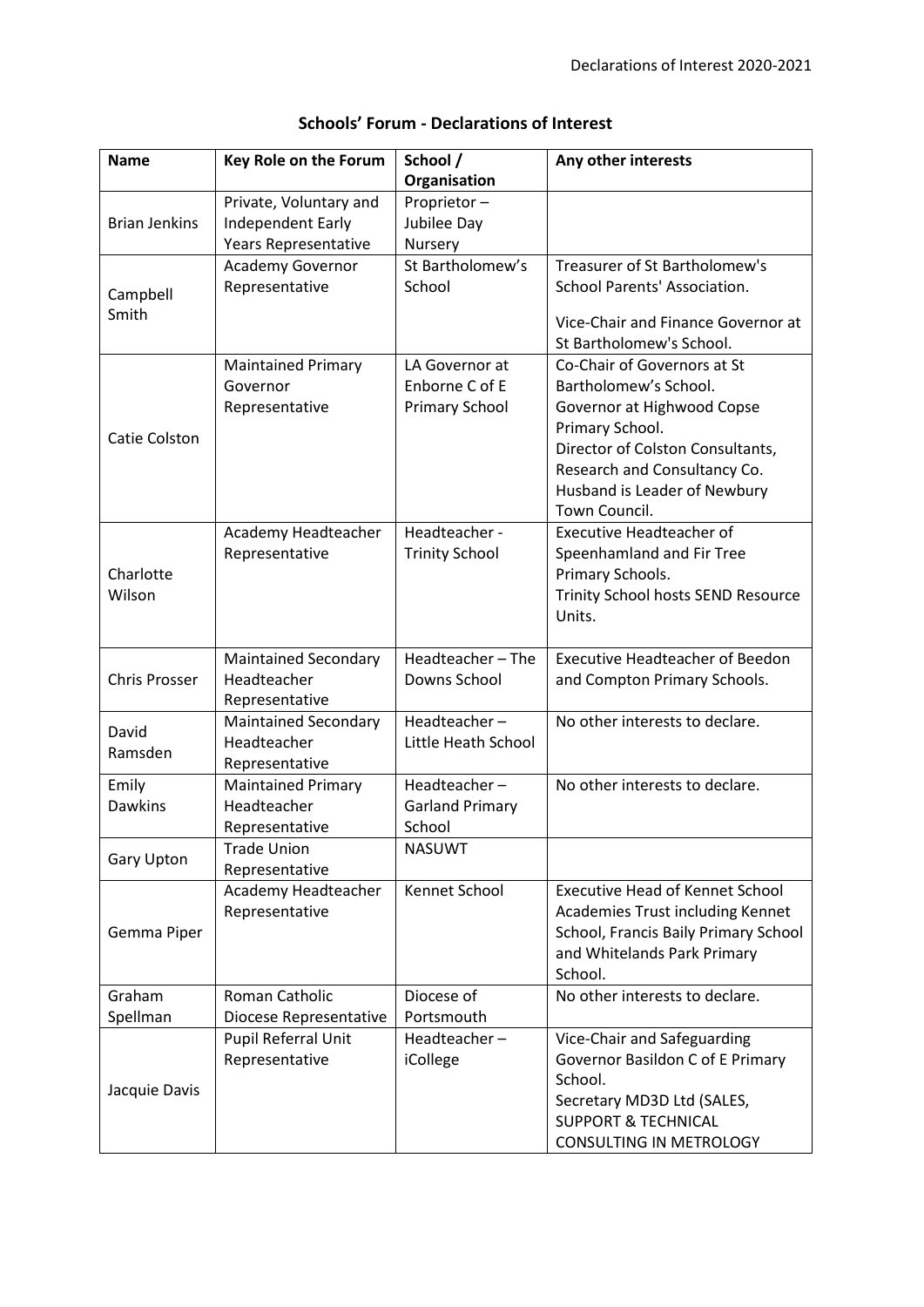|                         |                                                                   |                                                                                                                        | DEVICES FOR HIGH ACCURACY 3D<br>DATA)                                                                                                                                                                                                                     |
|-------------------------|-------------------------------------------------------------------|------------------------------------------------------------------------------------------------------------------------|-----------------------------------------------------------------------------------------------------------------------------------------------------------------------------------------------------------------------------------------------------------|
| Janet<br>Patterson      | <b>Maintained Primary</b><br>Headteacher<br>Representative        | Headteacher-<br>Brightwalton<br>Primary school                                                                         | No other interests to declare.                                                                                                                                                                                                                            |
| Jayne Steele            | Non School Post 16<br>Providers                                   | Director of Finance<br>and Estates $-$<br>Newbury College                                                              | Director, Newbury College<br>Academy Trust Ltd (Highwood<br>Copse Primary School).                                                                                                                                                                        |
| Jon Hewitt              | <b>Maintained Special</b><br>School Headteacher<br>Representative | The Castle School                                                                                                      | No other interests to declare.                                                                                                                                                                                                                            |
| Jonathan<br>Chishick    | <b>Maintained Primary</b><br>Governor<br>Representative           | Maintained<br>Primary<br>Foundation<br>Governor at<br>Englefield C of E<br><b>Primary School</b>                       | No other interests to declare.                                                                                                                                                                                                                            |
| Julia<br>Mortimore      | Academy Headteacher<br>Representative                             | Headteacher - St<br>Bartholomew's<br>School                                                                            | No other interests to declare.                                                                                                                                                                                                                            |
| Keith Harvey            | <b>Maintained Primary</b><br>Headteacher<br>Representative        | Headteacher-St<br>Nicholas' C of E<br>Junior School                                                                    | Acting Executive Headteacher St<br>Nicolas and St John the Evangelist<br>Schools.<br>Wife is a teacher at the iCollege.                                                                                                                                   |
| Ian Nichol              | <b>Maintained Primary</b><br>Governor<br>Representative           | Chair of Governing<br><b>Board</b><br>LA Governor,<br><b>Robert Sandilands</b><br>Primary and<br><b>Nursery School</b> | Parsons Down Partnership of<br><b>Schools Vice Chair of Governing</b><br>Board - Co-opted Governor.<br>Victoria Park Nursery School and<br>Children's' Centre - LA Governor.<br>Volunteer Centre West Berkshire<br>Trustee<br>LGovPolicy Limited Director |
| Maria Morgan            | <b>Maintained Nursery</b><br>Schools                              | Headteacher at<br>Victoria Park<br>Nursery School                                                                      | No other interests to declare.                                                                                                                                                                                                                            |
| Michelle<br>Harrison    | <b>Maintained Primary</b><br>Schools                              | <b>School Business</b><br>Manager at St<br>Finian's Catholic<br><b>Primary School</b>                                  | Safeguarding Director at Kennet<br><b>School Academy Trust</b>                                                                                                                                                                                            |
| <b>Hilary Latimer</b>   | <b>Maintained Primary</b><br>Headteacher<br>Representative        | <b>Head of School</b><br>Englefield C of E<br><b>Primary School</b>                                                    | No other interests to declare.                                                                                                                                                                                                                            |
| Reverend<br>Mark Bennet | Church of England<br>Diocese Representative                       | Diocese of Oxford<br>Member of Oxford<br>Diocesan Board of<br>Education                                                | <b>Foundation Governor of Thatcham</b><br>Park School<br>Member and Director of Kennet<br><b>School Academies Trust</b><br>Member of Kennet School local<br>governing body                                                                                |